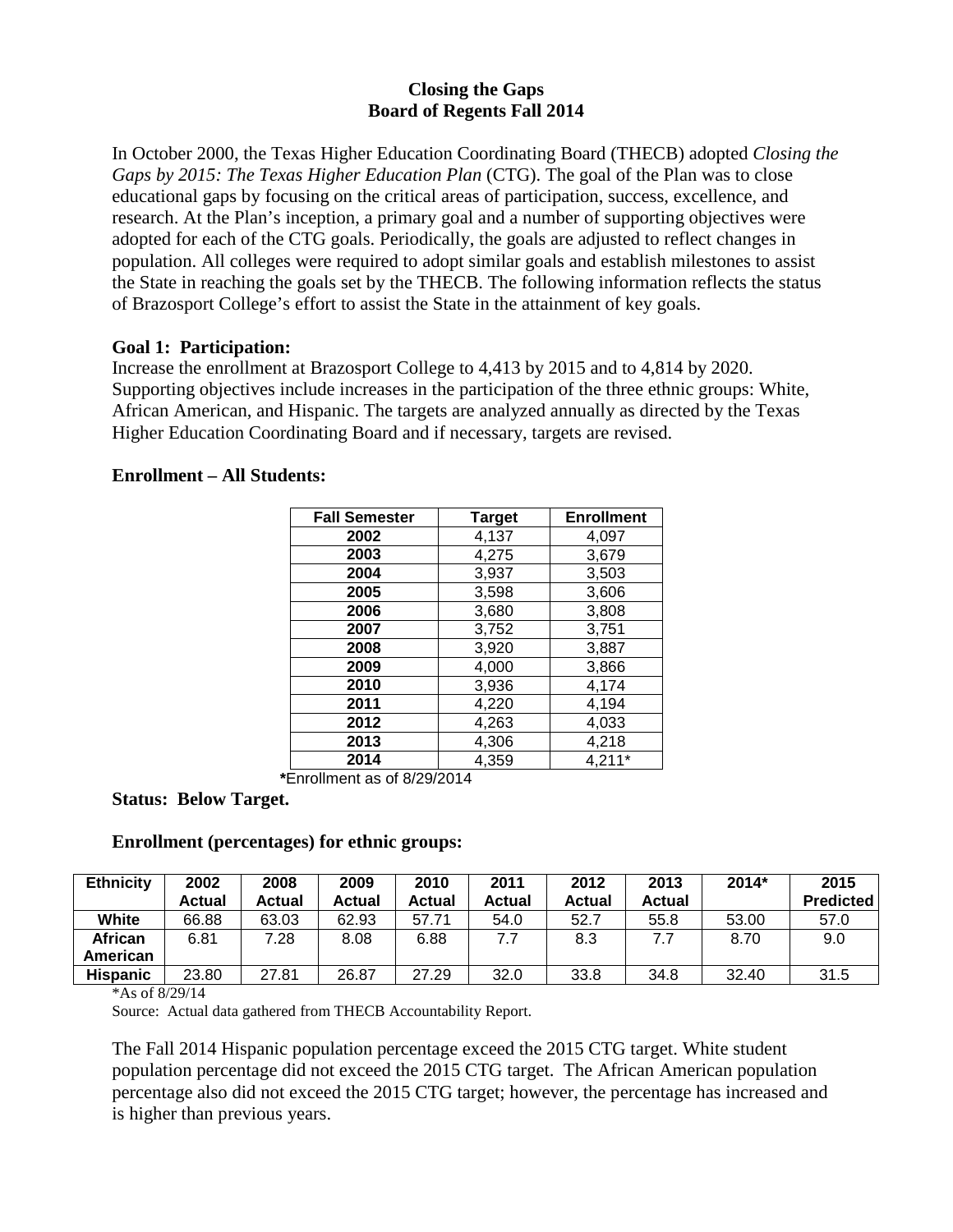#### **Goal 2: Success**

Increase the awarding of degrees and certificates from high quality programs. The supporting objectives are to increase the number of degrees and certificates of three ethnic groups: White, African American, and Hispanic.

|                  |       | <b>Number of Degrees and Certificates</b> |                 |       |               |  |  |  |
|------------------|-------|-------------------------------------------|-----------------|-------|---------------|--|--|--|
| Academic<br>Year | White | African-<br>American                      | <b>Hispanic</b> | Total | <b>Target</b> |  |  |  |
| 2001-02          | 257   | 27                                        | 108             | 397   | 370           |  |  |  |
| 2002-03          | 273   | 32                                        | 107             | 416   | 377           |  |  |  |
| 2003-04          | 297   | 45                                        | 102             | 458   | 383           |  |  |  |
| 2004-05          | 221   | 33                                        | 101             | 364   | 390           |  |  |  |
| 2005-06          | 206   | 22                                        | 92              | 322   | 396           |  |  |  |
| 2006-07          | 222   | 15                                        | 103             | 345   | 413           |  |  |  |
| 2007-08          | 270   | 18                                        | 116             | 417   | 375           |  |  |  |
| 2008-09          | 249   | 25                                        | 102             | 380   | 381           |  |  |  |
| 2009-10          | 296   | 26                                        | 137             | 468   | 459           |  |  |  |
| 2010-11          | 281   | 40                                        | 128             | 537   | 489           |  |  |  |
| 2011-12          | 369   | 31                                        | 203             | 609   | 548           |  |  |  |
| 2012-13          | 347   | 42                                        | 237             | 679   | 607           |  |  |  |
| 2013-14          | 342   | 51                                        | 234             | 671   | 666           |  |  |  |

#### **Increase the number of degrees and certificates:**

Source: Actual data gathered from THECB Accountability Report.

Increasing the number of degrees and certificates is an institutional goal that has been established by Brazosport College, and the efforts of the college community have been effective. For example, during the 2014 academic year, there was a 21.4 percent increase in the number of degrees and certificates awarded to African American students.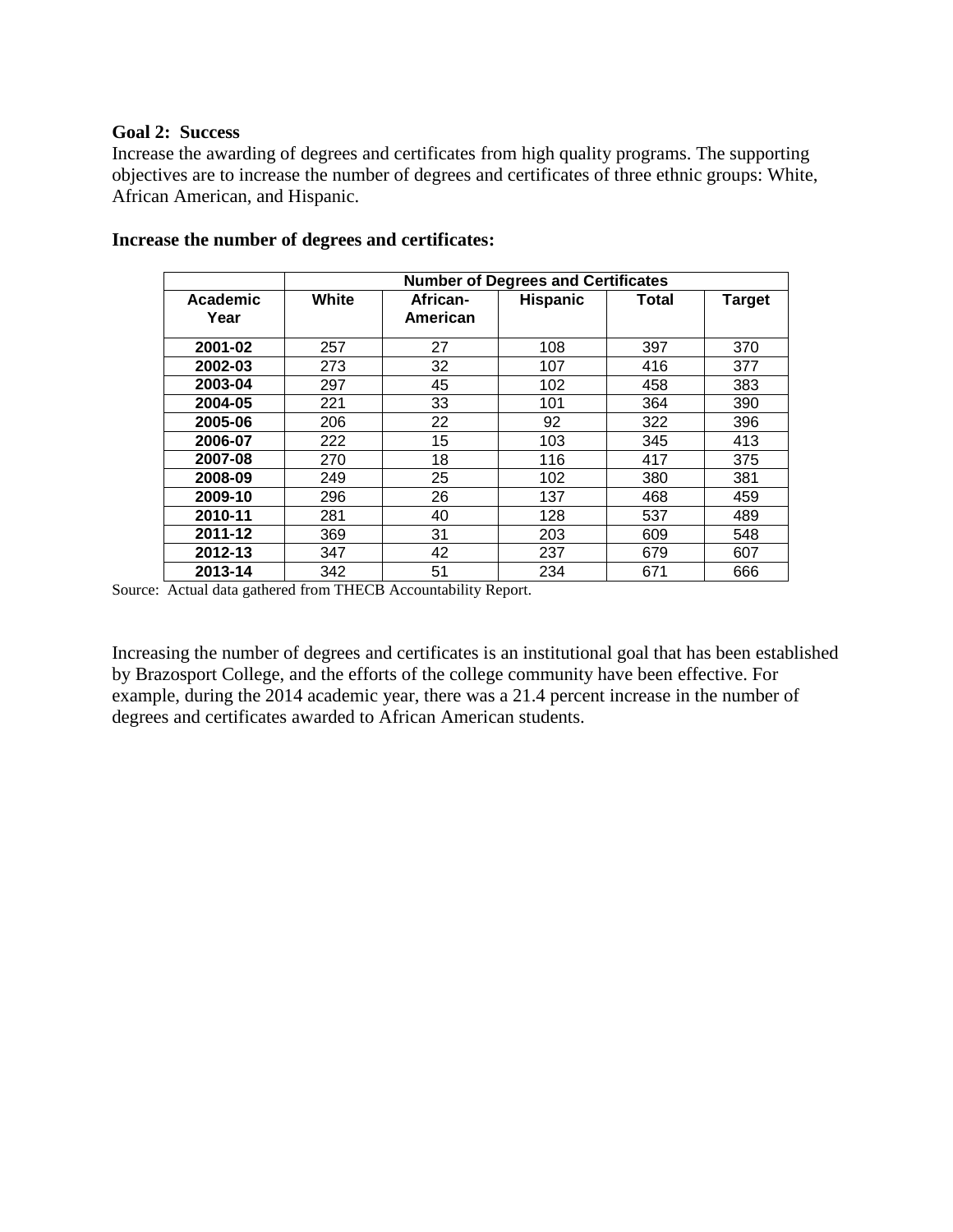

**Satisfaction Report September 2014**

# **Background**

Satisfaction data for the 2014 Board of Regents Report comes from the Community College Survey of Student Engagement developed by the University of Texas. Board members have reviewed data from this survey in previous years, most recently in 2012.

The Community College Survey of Student Engagement (CCSSE) was developed to assess key areas of student engagement in credit programs, defined as the amount of time and energy that students invest in meaningful educational activities. The survey includes questions about student experiences at the college, specific questions about coursework, time spent on learning activities, interactions with faculty and fellow students, and satisfaction with programs and services.

CCSSE uses a three-year analysis (2012-2014) of participating colleges in their cohort. The 2014 CCSSE cohort included more than 400,000 student respondents from 684 community colleges in 48 states, the District of Columbia, three Canadian provinces, plus Bermuda, Micronesia, and the Marshall Islands. These data are reported based on size of the institution and on responses from all participants. The CCSSE report also provides information about how students view their work at Brazosport College and allows benchmarking among similar-sized institutions and the 2014 CCSSE cohort. The Brazosport College cohort consists of the 2014 survey year data which contained 508 respondents. The profile below provides a description of the BC respondents. The CCSSE report is shared with the college community and provides important data for the Planning and Institutional Effectiveness Council as well as staff members in program development. The complete report can be found at http://www.brazosport.edu/pier on the *Survey Results* page.

## **Profile of Brazosport College Students Responding to CCSSE**

Characteristics of the Brazosport College student respondents in credit classes in the 2014 CCSSE survey are shown below:

- 48% of the respondents were male, 50% were female, 2% did not report gender.
- Ages of respondents were from 18 to 64. Approximately 60 % were 18-24 years old.
- The ethnicity of the respondents was 52% White, 32% Hispanic, 6% African American, and 10% other.
- 55% reported attending college full-time.
- 81% of the respondents started at Brazosport College.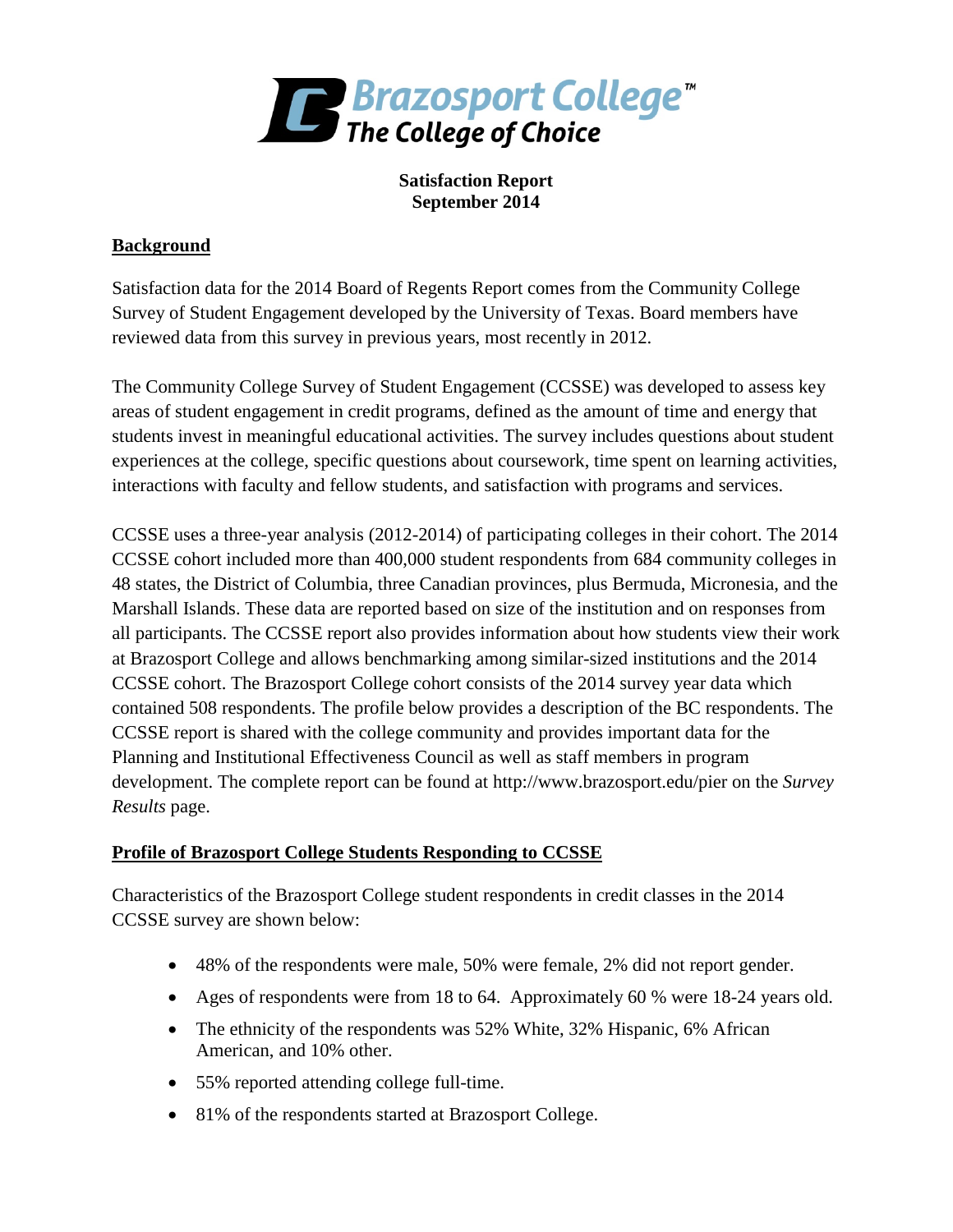- 49.8% reported that they work more than 30 hours per week.
- 13.8% reported that English was not their first language.
- 26.3% reported their mother's highest educational level was a high school diploma or GED, and 24.5% reported their father's highest educational level was a high school diploma or GED.
- 28% reported they are married.
- 44.2% reported having children living in the same household with them.

### **CCSSE Satisfaction with Programs and Services**

The following table displays satisfaction results with programs and services from the administration of the 2014 CCSSE survey along with comparison results for Texas small colleges and the entire CCSSE sample of colleges. Texas small colleges are those with fall enrollments fewer than 4,500. Data are reported based on percentages of students who indicate that they were "somewhat satisfied" or "very satisfied" with the following survey items.

| <b>CCSSE Satisfaction Constructs</b>  | ВC<br>2012 | BC.<br>2014 | <b>Small Colleges</b><br>2014 | <b>CCSSE</b><br>2014 |
|---------------------------------------|------------|-------------|-------------------------------|----------------------|
| Academic Advising/Planning            | 69.6       | 70.4        | 78.5                          | 74.6                 |
| <b>Career Counseling</b>              | 54.5       | 55.7        | 47.7                          | 45.7                 |
| <b>Job Placement</b>                  | 29.1       | 29.3        | 28.5                          | 24.5                 |
| Peer or Other Tutoring                | 55.0       | 56.4        | 46.7                          | 45.4                 |
| Skill Labs (writing, math, etc.)      | 54.7       | 54.6        | 56.6                          | 53.7                 |
| Child Care                            | 15.7       | 17.7<br>וו  | 14.3                          | 12.5                 |
| Financial Aid Advising                | 52.1       | 52.9        | 65.8                          | 58.9                 |
| <b>Computer Labs</b>                  | 72.0       | 76.5        | 75.6                          | 72.8                 |
| <b>Student Organizations</b>          | 31.1       | 35.5        | 36.8                          | 32.7                 |
| <b>Transfer Credit Assistance</b>     | 34.4       | 38.6        | 39.7                          | 38.4                 |
| Service to Students with Disabilities | 20.1       | 20.0        | 21.4                          | 19.4                 |

### **Satisfaction Percentages**

The green arrows represent the nine Brazosport College constructs that showed an increase from 2012 to 2014. Some of the increases are small; however, "Computer Labs," "Student Organizations," and "Transfer Credit Assistance" showed increases by 4.5%, 4.4%, and 4.2% respectively in satisfaction ratings. The five 2014 BC constructs in bold represent areas that have higher satisfaction than both the 2014 small colleges and the 2014 CCSSE cohort.

The table below displays all BC satisfaction results since 2009 by CCSSE construct. The black bar in each construct represents the 2014 small college result. This bar could be viewed as a measuring stick. For five out of the eleven constructs, BC's measures are greater than, or the same as the small college average. Nine of the eleven constructs increased from 2012. Financial Aid is trending up in satisfaction with inroads being made in getting students to complete the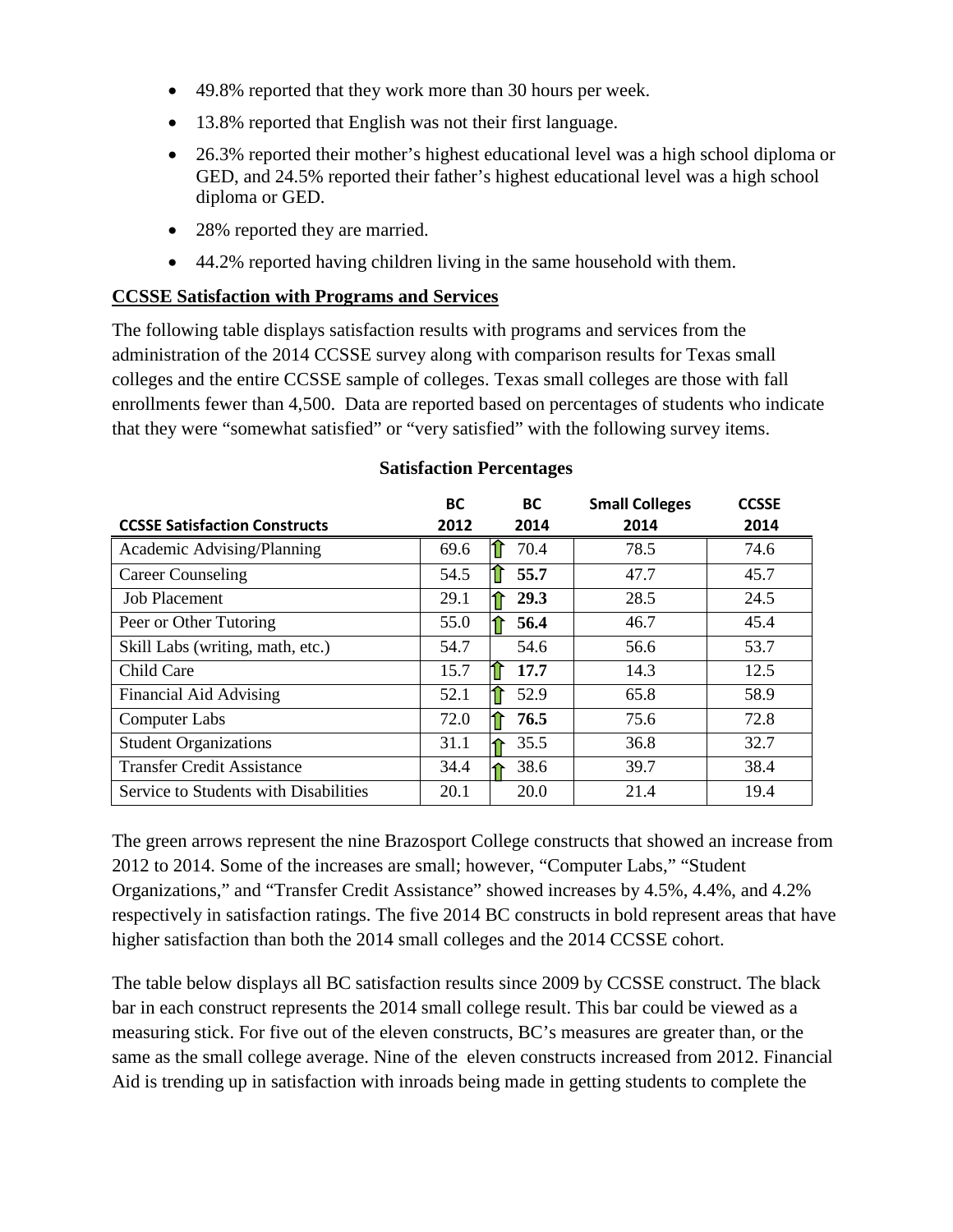FAFSA, but that process is still challenging. Some students still make their college-going decision late and delay the financial aid process.



Two other survey items from CCSSE give information about student satisfaction with Brazosport College. These items relate to "recommending this college to family and friends" and the "entire educational experience at this college." The percentage of respondents who replied "yes" to the first item is shown in the following table. A very large number of our students would recommend our institution.

| Survey Item                                             | 2010  | 2012  | 2014  |
|---------------------------------------------------------|-------|-------|-------|
| Would you recommend this college to a friend or family? | 97.2% | 96.4% | 96.6% |

The percentage of students responding "Good" or "Excellent" to the second item is shown in the table below. The respondents rated their educational experience at Brazosport College highly.

| Survey Item                                                                   | 2010  | 2012  | 2014  |
|-------------------------------------------------------------------------------|-------|-------|-------|
| How would you evaluate your entire educational<br>experience at this college? | 87.7% | 90.5% | 89.2% |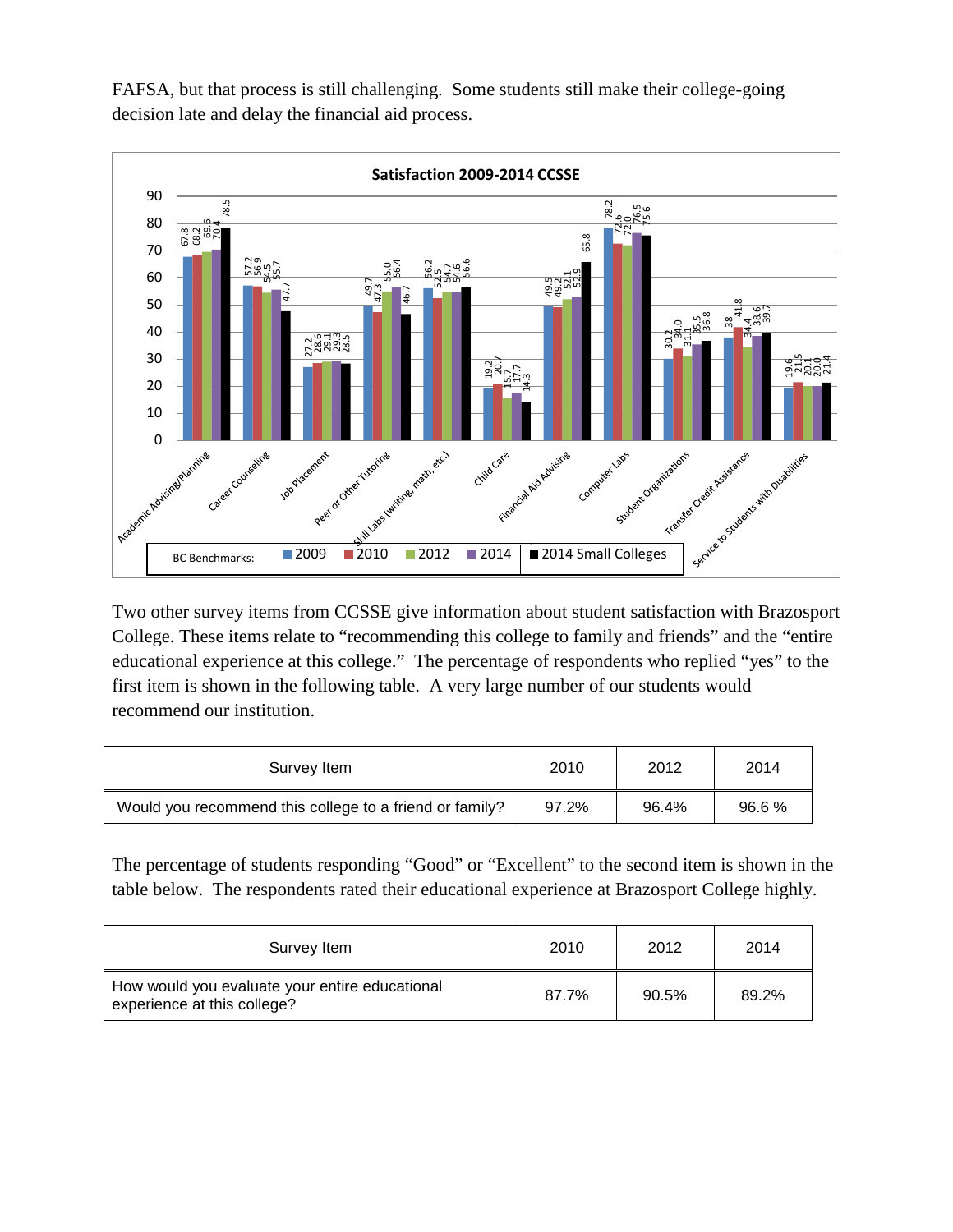

# **Course/Instructor Evaluations Satisfaction Report September 2013 to August 2014**

Community Education (CE) course instructors administer course evaluation surveys to selected classes at the last class meeting to determine satisfaction with course delivery. These student responses are summarized by the Office of Institutional Research. This report includes a summary by short and long survey forms received between September 2013 and August 2014.

|                                                             |        |                 | Does not     |
|-------------------------------------------------------------|--------|-----------------|--------------|
|                                                             | Agree  | <b>Disagree</b> | apply        |
| My instructor seems well-prepared for class                 | 45     | 2               | O            |
|                                                             | 95.7%  | 4.3%            | 0.0%         |
| My instructor begins class on time                          | 47     | 0               | $\Omega$     |
|                                                             | 100.0% | 0.0%            | 0.0%         |
| My instructor maintains a classroom free of disruptions     | 45     | 2               | O            |
|                                                             | 95.7%  | 4.3%            | 0.0%         |
| My instructor seems impatient with questions and            | 3      | 42              | 2            |
| comments from students                                      | 6.4%   | 89.4%           | 4.3%         |
| My instructor seems enthusiastic about teaching             | 47     | 0               | O            |
|                                                             | 100.0% | 0.0%            | 0.0%         |
| My instructor communicates at a level that is easy for me   | 46     |                 | O            |
| to understand                                               | 97.9%  | 2.1%            | 0.0%         |
| My instructor spends too much class time sharing            | 3      | 43              | $\Omega$     |
| irrelevant or personal information                          | 6.5%   | 93.5%           | 0.0%         |
| Materials, supplies, and equipment related to the class met | 44     | 3               | $\mathbf{0}$ |
| my expectations                                             | 93.6%  | 6.4%            | $0.0\%$      |

# **Community Education – Class Evaluation – Short Form**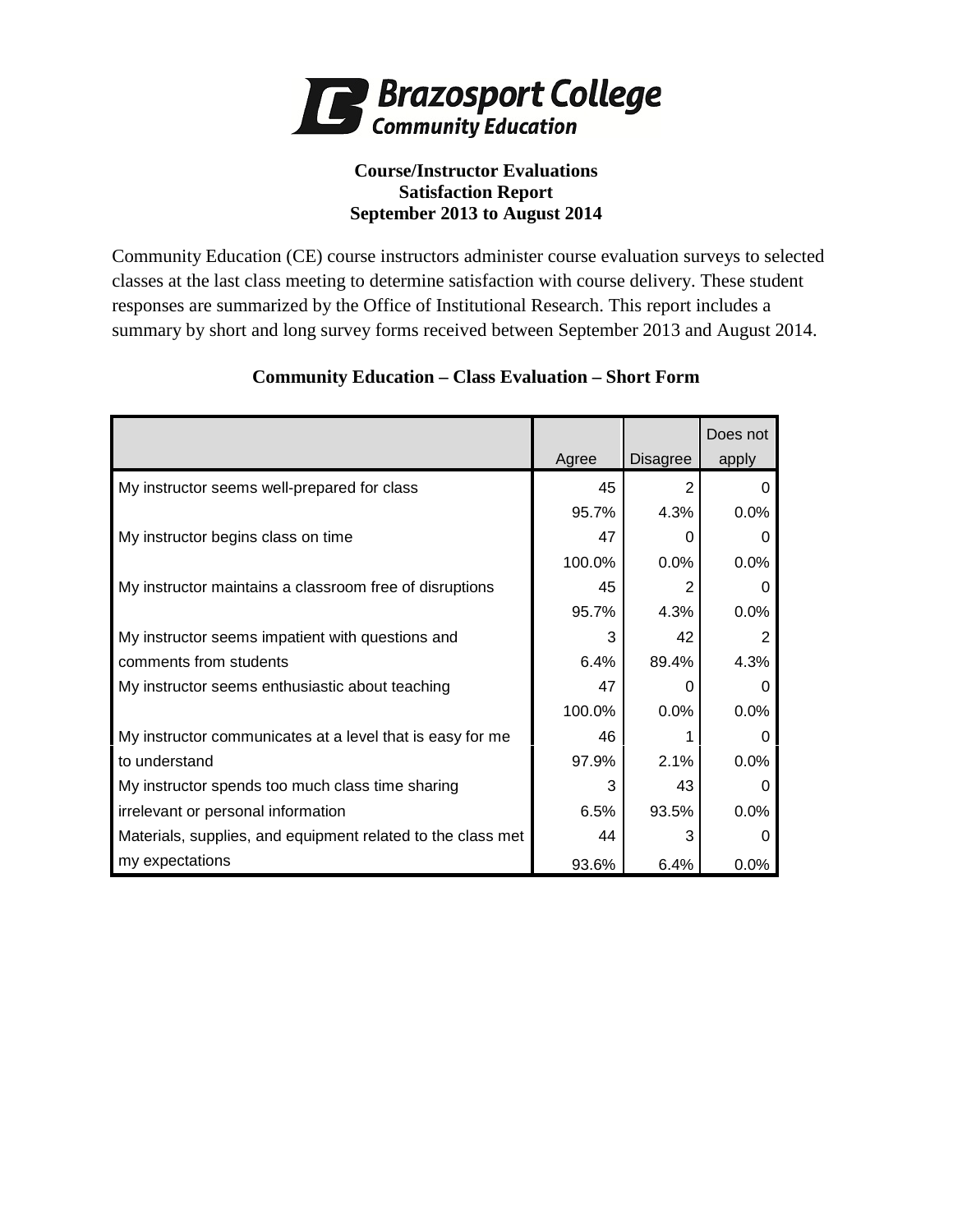There are four additional survey items that the respondents rate a course using a scale from 1 to 10 with 1 being the lowest score and 10 being the highest score. Those items and their averages are listed in the following table.

|                                                                                     | 2013-14<br>Mean |
|-------------------------------------------------------------------------------------|-----------------|
| My level of satisfaction of the course is:                                          | 9.08            |
| The overall quality of the course is:                                               | 9.30            |
| To what extent did this course meet your needs?                                     | 9.18            |
| The degree to which I consider my instructor to be experienced and<br>professional. | 9.37            |

|                                                                                        |       |                 | <b>Does</b>  |        |
|----------------------------------------------------------------------------------------|-------|-----------------|--------------|--------|
|                                                                                        | Agree | <b>Disagree</b> | not<br>apply | Total  |
| 1. My instructor covers content in an                                                  | 48    | 2               | 0            | 50     |
| orderly manner                                                                         | 96.0% | 4.0%            | 0.0%         | 100.0% |
| 2. My instructor has one or more                                                       | 8     | 36              | 6            | 50     |
| distracting mannerisms that interfere<br>with my ability to concentrate                | 16.0% | 72.0%           | 12.0%        | 100.0% |
| 3. My instructor uses teaching methods                                                 | 44    | 5               | 1            | 50     |
| that help me learn                                                                     | 88.0% | 10.0%           | 2.0%         | 100.0% |
| 4. My instructor returns work (tests,                                                  | 39    | 1               | 7            | 47     |
| papers, etc) within a reasonable period<br>of time                                     | 83.0% | 2.1%            | 14.9%        | 100.0% |
| 5. My instructor seems well-prepared                                                   | 47    | 3               | 0            | 50     |
| for class                                                                              | 94.0% | 6.0%            | 0.0%         | 100.0% |
| 6. My instructor provides clear, written                                               | 45    | 0               | 5            | 50     |
| copies of classroom policies                                                           | 90.0% | 0.0%            | 10.0%        | 100.0% |
| 7. My instructor is inconsistent in                                                    | 9     | 33              | 8            | 50     |
| following classroom policies                                                           | 18.0% | 66.0%           | 16.0%        | 100.0% |
| 8. My instructor maintains a classroom<br>free of disruptions                          | 47    | $\Omega$        | 3            | 50     |
|                                                                                        | 94.0% | 0.0%            | 6.0%         | 100.0% |
| 9. My instructor begins class on time                                                  | 45    | 3               | 1            | 49     |
|                                                                                        | 91.8% | 6.1%            | 2.0%         | 100.0% |
| 10. My instructor consistently ends<br>class at the scheduled time                     | 44    | 5               | 1            | 50     |
|                                                                                        | 88.0% | 10.0%           | 2.0%         | 100.0% |
| 11. My instructor uses class time well                                                 | 43    | 6               | 0            | 49     |
|                                                                                        | 87.8% | 12.2%           | 0.0%         | 100.0% |
| 12. My instructor seems impatient with<br>questions and comments from students         | 5     | 41              | 3            | 49     |
|                                                                                        | 10.2% | 83.7%           | 6.1%         | 100.0% |
| 13. My instructor uses audio-visual aids<br>effectively (chalkboard, video, projector, | 44    | $\overline{2}$  | 4            | 50     |
| etc)                                                                                   | 88.0% | 4.0%            | 8.0%         | 100.0% |
| 14. My instructor is enthusiastic about                                                | 43    | 4               | 1            | 48     |
| teaching                                                                               | 89.6% | 8.3%            | 2.1%         | 100.0% |

# **Community Education – Class Evaluation – Long Form**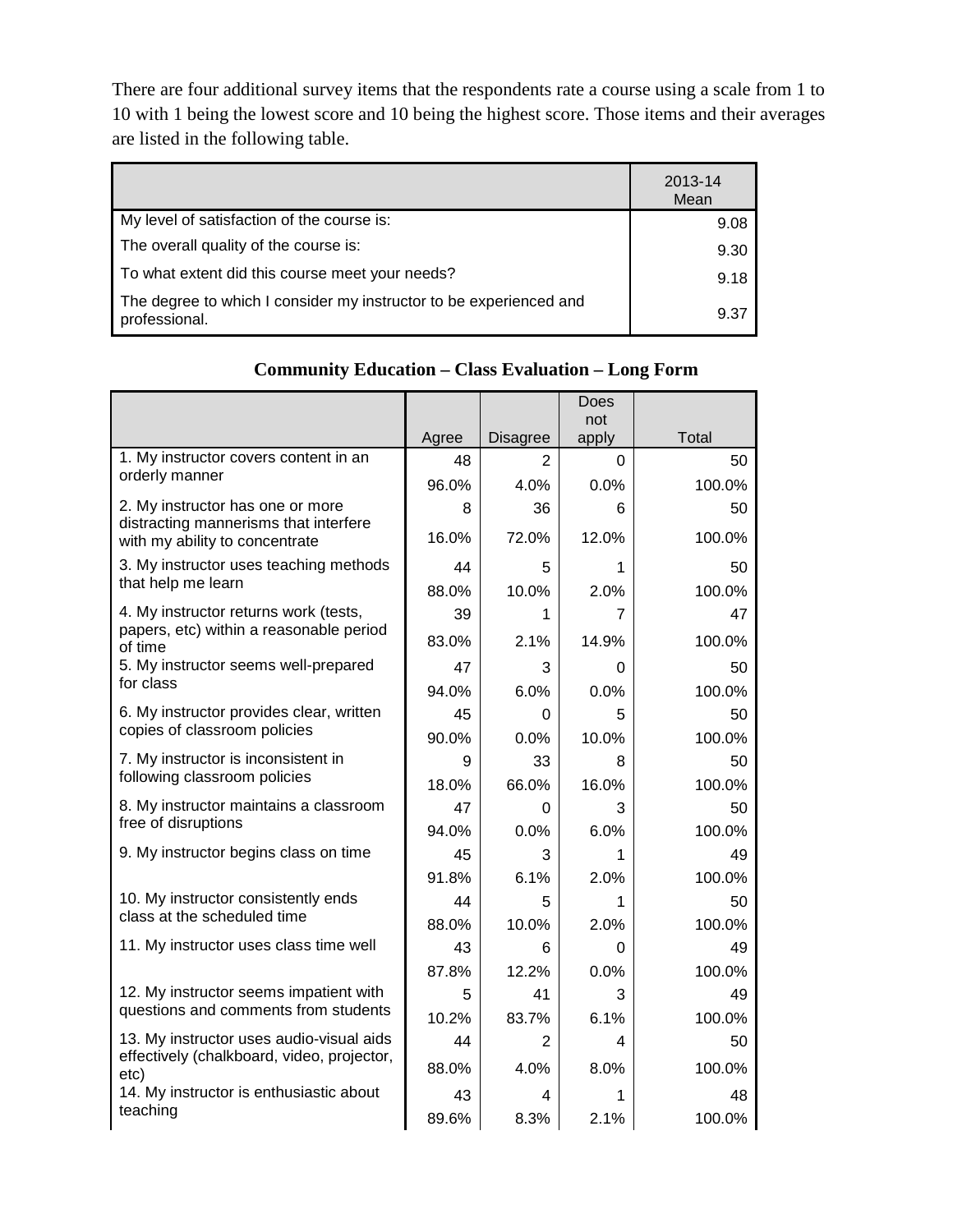| 15. My instructor helps me improve my<br>ability to think and solve problems | 45     | $\overline{2}$ | $\overline{2}$ | 49     |
|------------------------------------------------------------------------------|--------|----------------|----------------|--------|
|                                                                              | 91.8%  | 4.1%           | 4.1%           | 100.0% |
| 16. My instructor inspires learning in a                                     | 45     | 3              | 2              | 50     |
| positive manner                                                              | 90.0%  | 6.0%           | 4.0%           | 100.0% |
| 17. My instructor encourages students                                        | 49     | 1              | $\Omega$       | 50     |
| to ask questions and express opinions                                        | 98.0%  | 2.0%           | 0.0%           | 100.0% |
| 18. My instructor communicates at a                                          | 46     | 4              | 0              | 50     |
| level that is easy for me to understand                                      | 92.0%  | 8.0%           | 0.0%           | 100.0% |
| 19. My instructor relates course content                                     | 47     | 1              | 1              | 49     |
| to everyday life and-or the workplace                                        | 95.9%  | 2.0%           | 2.0%           | 100.0% |
| 20. My instructor spends too much                                            | 4      | 43             | 3              | 50     |
| class time sharing irrelevant-personal<br>information                        | 8.0%   | 86.0%          | 6.0%           | 100.0% |
| 21. My instructor is prepared for class                                      | 45     | $\overline{2}$ | 3              | 50     |
| meetings                                                                     | 90.0%  | 4.0%           | 6.0%           | 100.0% |
| 22. I am interested in being in this class                                   | 49     | 1              | 0              | 50     |
|                                                                              | 98.0%  | 2.0%           | 0.0%           | 100.0% |
| 23. I am interested in learning the                                          | 50     | $\Omega$       | 0              | 50     |
| material                                                                     | 100.0% | 0.0%           | 0.0%           | 100.0% |
| 24. This class is challenging to me                                          | 26     | 19             | 5              | 50     |
| intellectually                                                               | 52.0%  | 38.0%          | 10.0%          | 100.0% |
| 25. I cut this course more frequently                                        | 3      | 35             | 12             | 50     |
| than other courses                                                           | 6.0%   | 70.0%          | 24.0%          | 100.0% |
| 26. Materials, supplies, and equipment                                       | 44     | 4              |                | 49     |
| related to the class meet my<br>expectations                                 | 89.8%  | 8.2%           | 2.0%           | 100.0% |

There are five additional survey items that the respondents rate the course on a scale from 1 to 10 with 1 being the lowest and 10 being the highest score. Those items and their averages are listed in the following table.

|                                                                                     | 2013-14<br>Mean |
|-------------------------------------------------------------------------------------|-----------------|
| My level of satisfaction of the course is:                                          | 8.96            |
| The overall quality of the course is:                                               | 9.15            |
| To what extent did this course meet your needs?                                     | 9.26            |
| How comfortable was the temperature in the classroom?                               | 5.86            |
| The degree to which I consider my instructor to be experienced and<br>professional. | 9.37            |

In general, these averages indicate that students rate Community Education courses highly.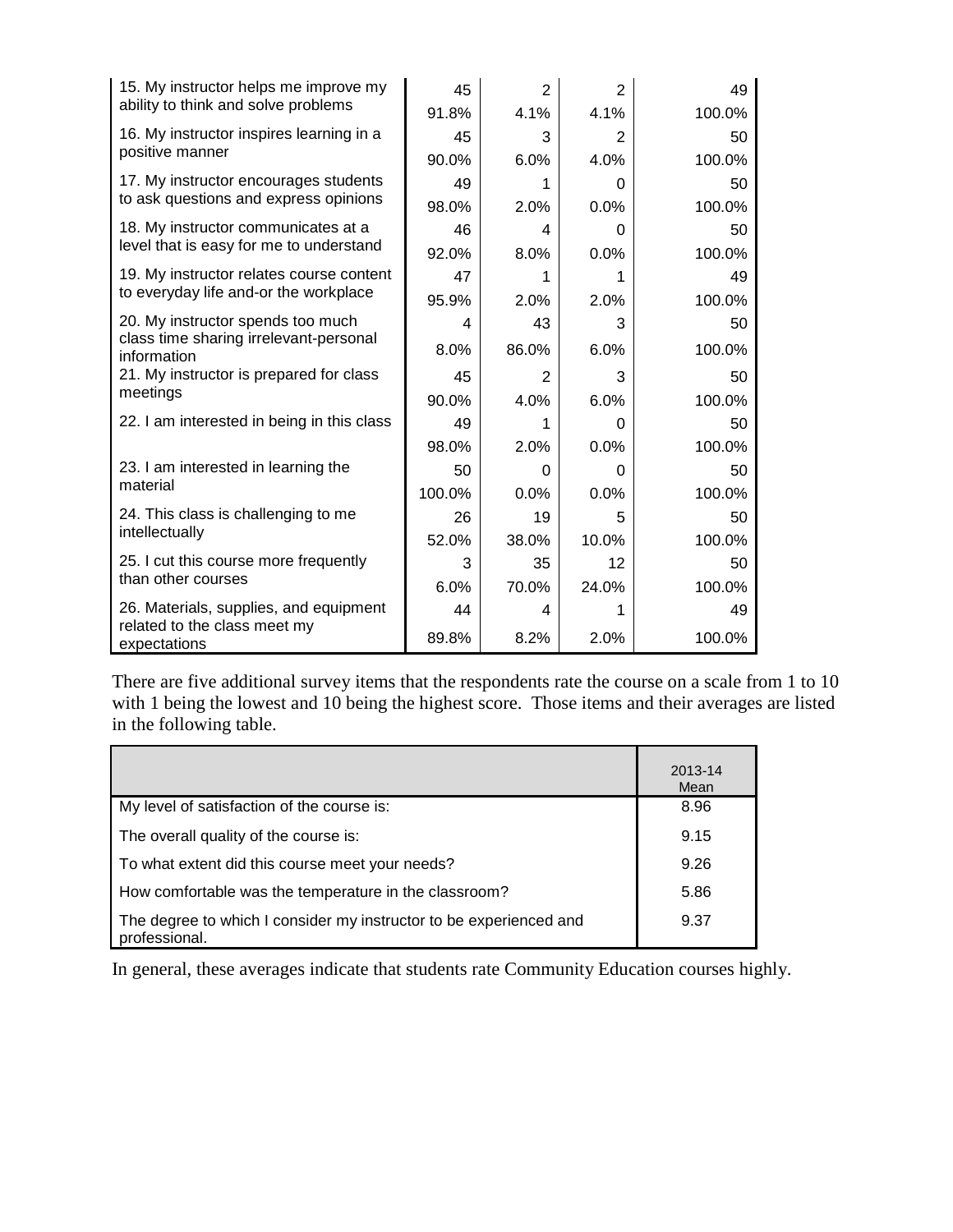

#### **Satisfaction Report September 2013 – August 2014**

The Center for Business/Industry Training (CBIT) provides a number of services for local business and industry. These services include:

- Safety Training Computer Training
- 
- 
- Grant Training Professional Development
- Facilities Arrangements Web-based Training
- Course Development Consulting
- -

The responses below are from all course surveys, which include internal CBIT instructors as well as external client and vendor instructors. From September 2013 through August 2014, over 1,800 participants in training classes responded to the majority of these items. These questionnaires were given to students at the end of the course to evaluate different categories of course delivery.

|     | <b>Survey Question</b>                                                                         | <b>Strongly</b><br>Agree | Agree | <b>Neutral</b> | <b>Disagree</b> | <b>Strongly</b><br><b>Disagree</b> | <b>Strongly</b><br>$A\text{gree} +$<br>Agree |
|-----|------------------------------------------------------------------------------------------------|--------------------------|-------|----------------|-----------------|------------------------------------|----------------------------------------------|
| 1.  | Overall, I was satisfied with the pre-course activities.                                       | 58%                      | 35%   | 6%             | 1%              | 0%                                 | 93%                                          |
| 2.  | I had the information required to register and begin this<br>course.                           | 60%                      | 36%   | 3%             | 1%              | 0%                                 | 96%                                          |
| 3.  | The facility was satisfactory.                                                                 | 65%                      | 32%   | 2%             | 1%              | 1%                                 | 97%                                          |
| 4.  | From the time I first tried to register - the timeframe was<br>reasonable.                     | 58%                      | 35%   | 5%             | 2%              | 1%                                 | 93%                                          |
| 5.  | I clearly understood the course objectives.                                                    | 61%                      | 35%   | 3%             | 0%              | 0%                                 | 96%                                          |
| 6.  | The course met all of its stated objectives.                                                   | 62%                      | 34%   | 3%             | 1%              | 0%                                 | 96%                                          |
| 7.  | The delivery method(s) was an effective way for me to<br>learn this subject matter.            | 63%                      | 33%   | 3%             | 1%              | 0%                                 | 96%                                          |
| 8.  | Participant materials were useful during this course.                                          | 61%                      | 33%   | 4%             | 1%              | 0%                                 | 94%                                          |
| 9.  | Total time in class was appropriate for this course.                                           | 57%                      | 34%   | 5%             | 3%              | 1%                                 | 91%                                          |
| 10. | The course content was logically organized.                                                    | 62%                      | 34%   | 3%             | 1%              | 0%                                 | 96%                                          |
| 11. | The balance of time between lecture and other learning<br>methods was effective.               | 61%                      | 33%   | 4%             | 2%              | 1%                                 | 94%                                          |
| 12. | Overall, the instructor was effective.                                                         | 70%                      | 26%   | 3%             | 0%              | 0%                                 | 96%                                          |
| 13. | My knowledge $\&$ /or skills increased as a result of this<br>course.                          | 60%                      | 34%   | 5%             | 1%              | 0%                                 | 94%                                          |
| 14. | The knowledge $\&$ /or skills gained through this course are<br>directly applicable to my job. | 60%                      | 34%   | 5%             | 1%              | 0%                                 | 94%                                          |
| 15. | Overall, I was satisfied with this course.                                                     | 62%                      | 33%   | 4%             | 1%              | 0%                                 | 95%                                          |

#### **Satisfaction with Courses and Instruction - CBIT Classes**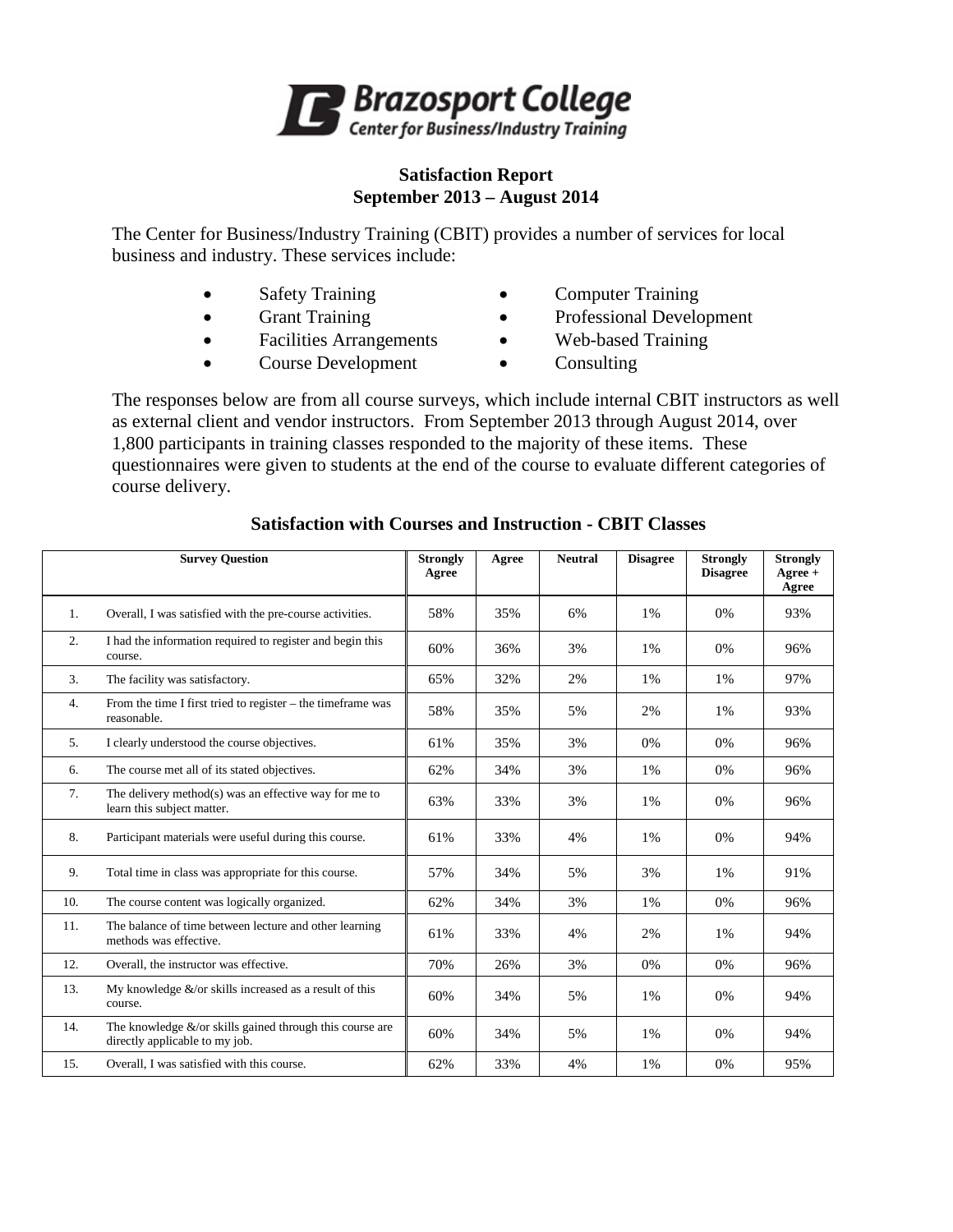The responses to these items reflect a high level of satisfaction with all fifteen items. The "Strongly Agree" and "Agree" choices were calculated and their sum appears in the last column of the table. Overall, 95% of the respondents indicated that they were satisfied with their courses.